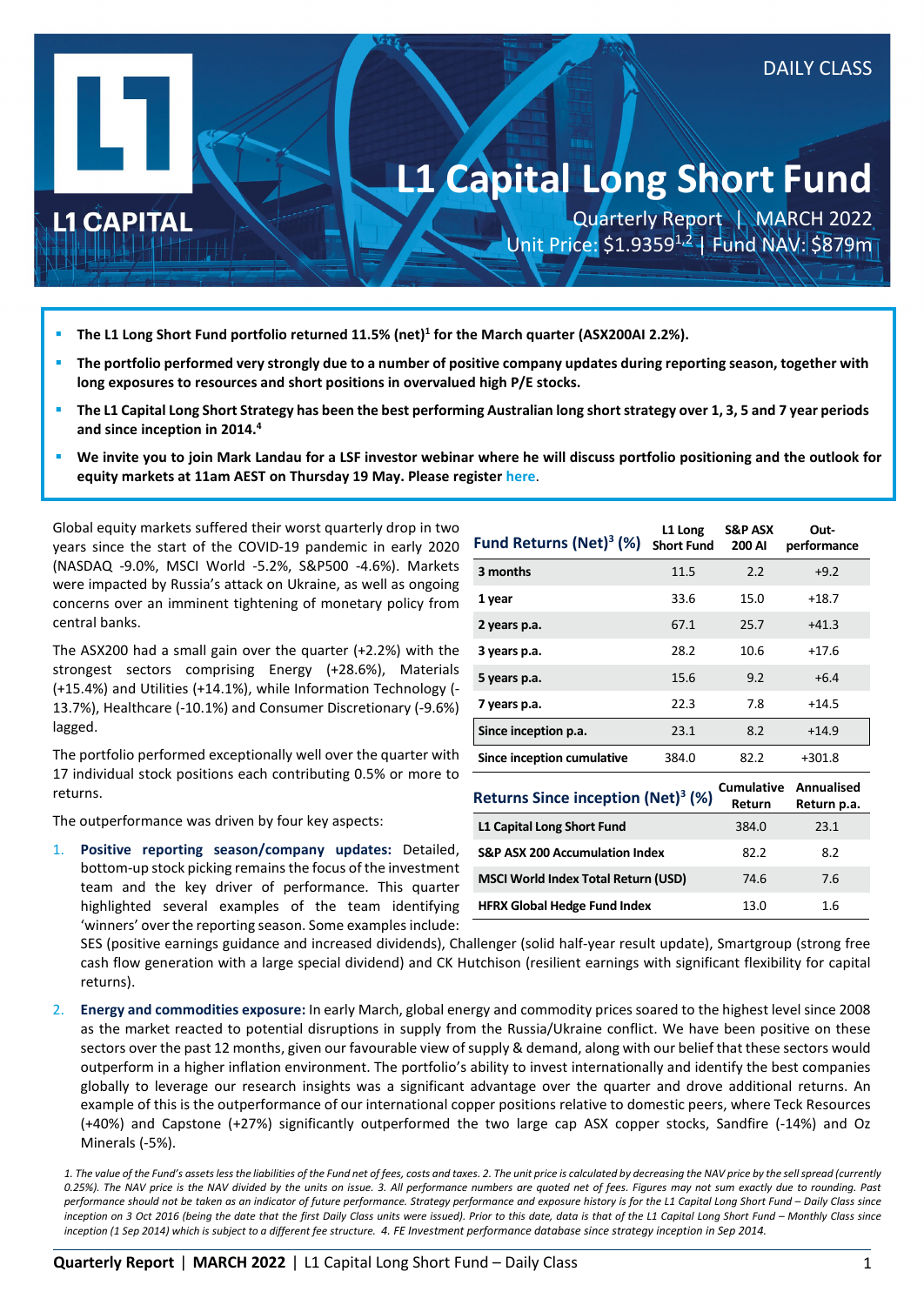

## **L1 Capital Long Short Fund** Quarterly Report | MARCH 2022

DAILY CLASS

3. **Shorts in COVID-19 'winners' and ultra-high P/E stocks:** Our short positions have been very strong contributors to returns over the quarter and the past 12 months. Two areas we have been short are high-multiple, concept stocks that are many years away from profitability and consumer discretionary companies that have been significant COVID-19 beneficiaries. The companies we shorted had major negative catalysts, such as a large sales or earnings miss or new competitive threats that were not expected by shareholders.

Ultra-high P/E stocks have de-rated significantly as interest rates have risen and the market has (finally!) focused on profitability and cash generation. Despite this correction, we continue to see ongoing downside risk in many of these names. Figure 1 shows the Goldman Sachs Non-Profitable Tech Index. While the index has corrected sharply in 2022, it remains well above pre-COVID-19 levels. For some technology businesses there has been a step change in user adoption and growth through this period, which supports a higher valuation, however, there are many other examples of lower-quality names where tailwinds have been transitory in nature and where we see expensive share prices, combined with decelerating trends presenting large downside risk. If these share prices were to return to their pre-covid peak levels, it would imply a further 30% downside to these shares (despite already falling 50% since Feb 2021).



### **Figure 1: Performance of the GS Non-Profitable Tech Basket (indexed to 100)**

*Source: Goldman Sachs as at 31 Mar 2022.* 

From a consumer discretionary standpoint, there are numerous COVID-19 'winners' where the share prices have more than doubled in the last two years but their business models have not structurally improved. Our view was that the market had not appropriately reflected a normalisation in demand for these companies as economies re-open, stimulus measures roll-off and inflation impacts become more pronounced. We have started to see this play out in several of our short positions such as Peloton, Logitech and Williams Sonoma which each fell more than 30% while we were short the stock.

4. **Mergers and Acquisitions:** We have written extensively about our optimistic expectations for the M&A cycle and how we expected this to be a tailwind for the portfolio given our skew to undervalued companies that have strategic appeal. The portfolio benefitted from two takeover offers during the quarter: CIMIC received a bid from its parent company HOCHTIEF at a 33% premium, while Turquoise Hill received a bid from its majority shareholder, Rio Tinto, at a 32% premium. We continue to remain positive on the M&A cycle with numerous industry data points indicating deal pipelines at or above 2021 levels which was a record year for M&A. Current geopolitical tensions may dampen near-term deal volume, however, we expect this to rebound quickly as markets stabilise.

For further information on individual stocks positions that contributed to performance over the quarter, please refer to page 6.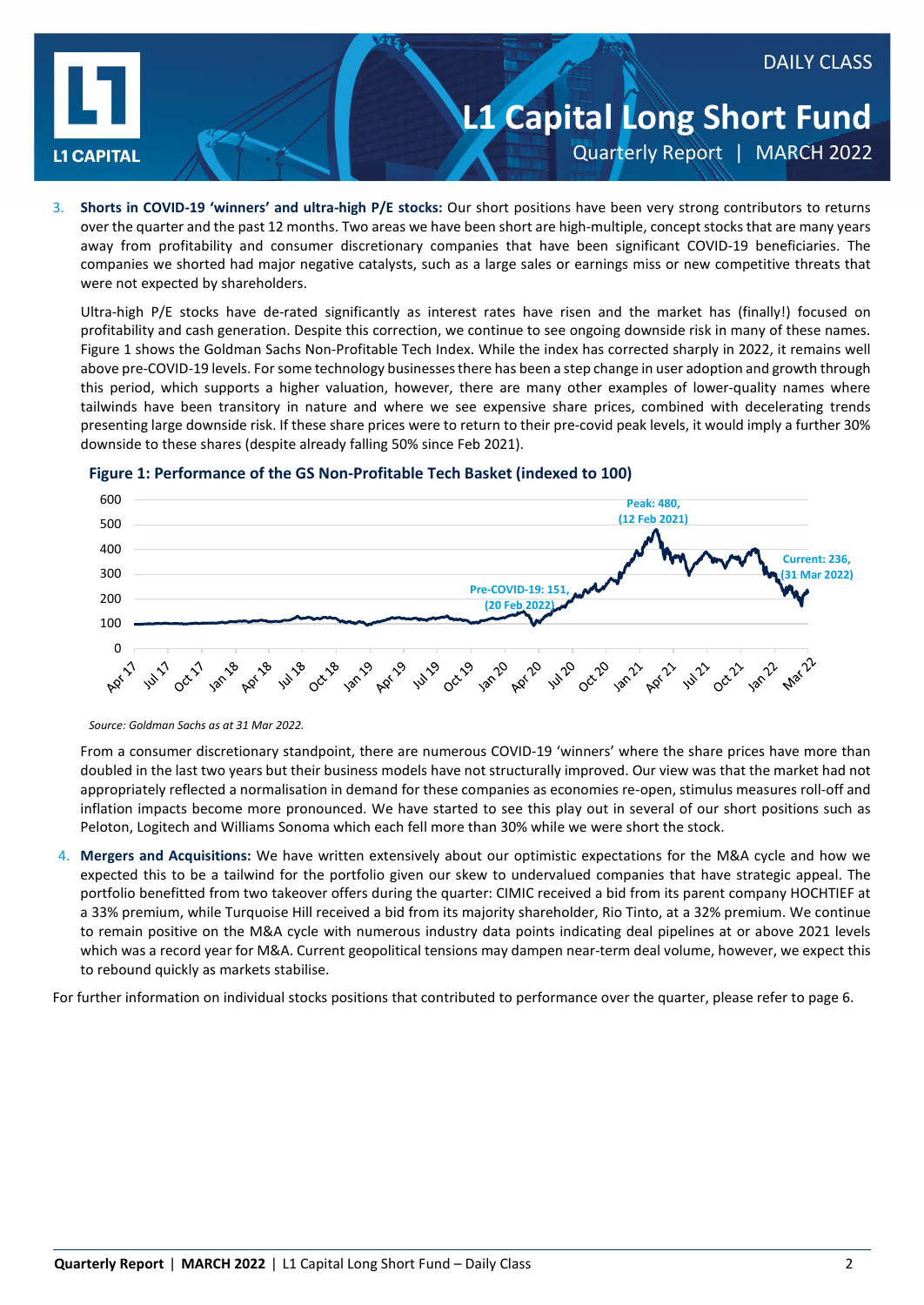

### **L1 Capital Long Short Fund** Quarterly Report | MARCH 2022

### **Portfolio positioning**

We build our portfolio on a 'bottom-up' basis from our company and industry research (selecting stocks that represent the best combination of value and quality). However, when we step back and look at the major themes and opportunity sets we see at present, they broadly fall into four key themes:

### **1. U.S. Sports Betting and Gaming (e.g. Flutter and Entain)**

This part of our portfolio has underperformed over the last six months, with the market concerned about two key aspects 1) impacts from the upcoming U.K. regulatory review, and 2) competitive intensity in the U.S. sports betting market.

The U.K. regulatory review has been ongoing for more than two years and has been a significant overhang on U.K. listed gaming stocks. A Government white paper is due to be published in May 2022 which will provide much needed clarity for the industry. While the market is focused on near-term uncertainty regarding the impact, what is overlooked is that U.K. revenues are only a minority of both Flutter and Entain's revenues (~29% for Flutter and ~21% for Entain). We factor in a material impact from adverse regulation in our base case, however, we still see compelling value in both stocks given their strong global growth profile.

On the U.S. sports betting and gaming side, irrational promotions by some players over the NFL season in Q4 2021 raised concerns about the long-term viability and profitability of the industry. We have seen promotion levels moderate considerably in 2022 and even with a highly competitive market, we believe Flutter and Entain are best placed to succeed versus peers. Both companies have the best technology and most efficient operations in terms of customer acquisition costs ('CAC') relative to long-term customer value ('LTV') which sets them up to be profitable in the U.S. market in the next 12-18 months, well ahead of competitors. Flutter and Entain also have the ability to fund U.S. growth from their highly cash generative European and Australian businesses without the need to raise external capital.

We are incredibly excited about the U.S. market with huge structural growth forecasted over the next few years. The market more than doubled in 2021 (growing from US\$3b to US\$8b between 2020 to 2021) and is expected to be larger than ~US\$20b by 2025 (refer to Figure 2). We expect the market could be close to US\$50b at maturity due to the growth of in-play sports betting and iGaming (which would be more than 6x the size of the U.K., the next largest regulated market). By owning Flutter (FanDuel) and Entain (BetMGM), we own the two leading players in the market, with a combined market share of over 50% across sports betting and iGaming combined (refer to Figure 3). We believe both companies are very undervalued at only ~16x FY23 P/E for Entain and 18x FY23 P/E for Flutter, despite our expectation of extremely strong earnings growth over the next decade.



### **Figure 2: U.S. Sports Betting and iGaming revenue**



### **Figure 3: U.S. Sports Betting and iGaming market share estimate**

### **2. Energy (e.g. Santos and Cenovus)**

We have been positive on both 'new' energy, from tailwinds in electrification, sustainability and decarbonisation, as well as 'old' energy, where we believe there has been structural under-investment in oil supply that is going to exacerbate the tightness of the market over the next 1-2 years. Given the huge share price rally in 'new' energy exposed stocks (lithium/rare earths), we have trimmed and exited most of our exposure in this sector.

We continue to remain very positive on 'old' energy, with our key positions factoring in long-term prices far below what we think is likely. Over the past 18 months, we have talked about our bullish outlook and how, at sub-\$40/barrel, oil prices had reached an extreme low that was unsustainable. This view was very contrarian at the time, and we have seen a shift in consensus sentiment

*Source: Morgan Stanley Research as at 31 Mar 2022. Source: Rolling six month average estimates. Entain investor presentation.*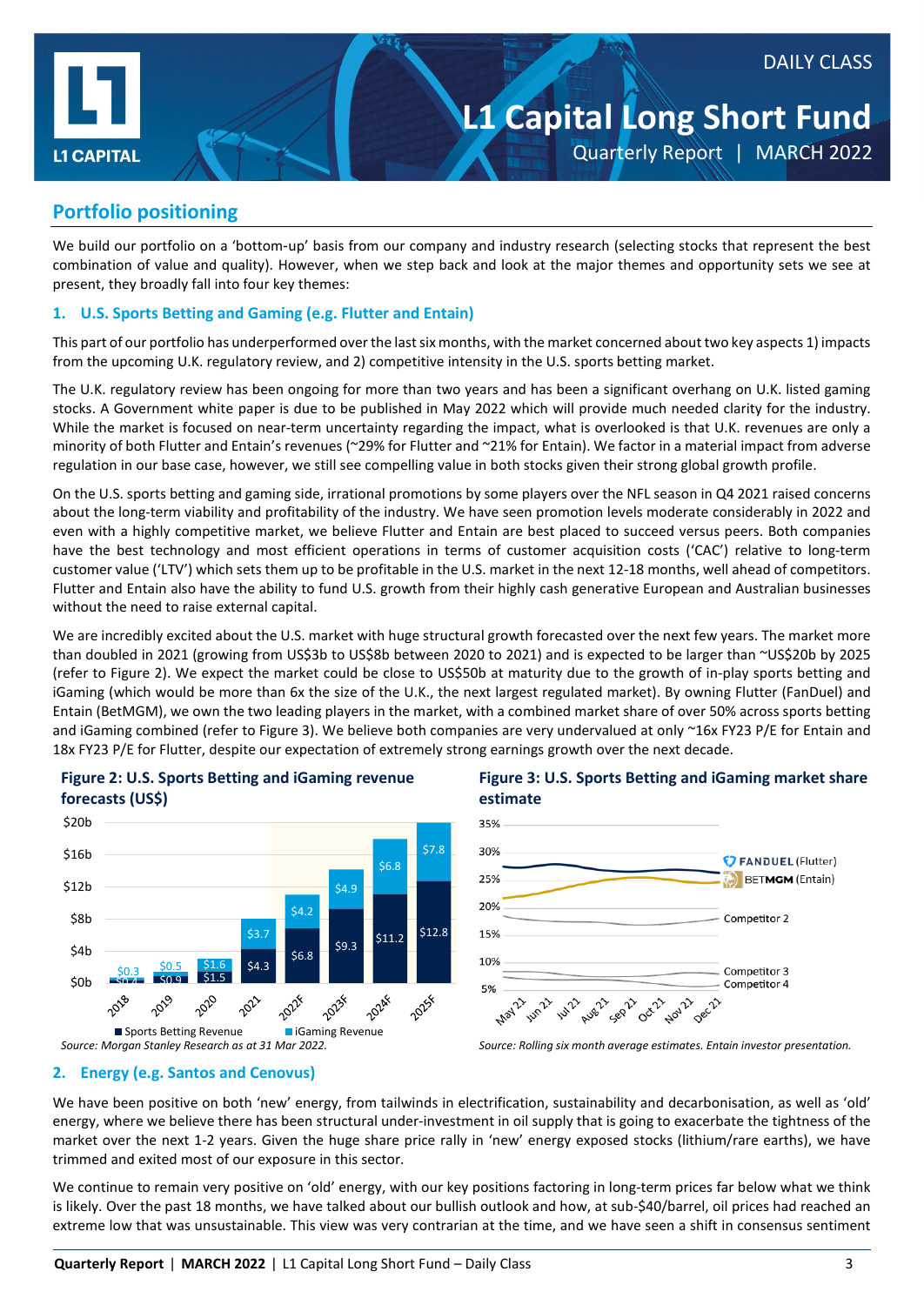

as oil prices have now risen to around ~\$100/barrel. Energy equities remain under-owned, with their weighting in the S&P 500 currently only ~3.9%, far below the ~10% level it averaged from 2007-2014.

We believe prices could remain elevated for much longer than expected. Oil inventories are currently at historical lows, following 20 consecutive months of oil demand being larger than production (refer Figure 4). However, the ability to increase supply remains constrained, with market spare capacity declining significantly, following a decade of under-investment due to lower oil prices, ESG pressure, COVID-related disruptions and pressure to increase cash returns to shareholders. Figure 5 highlights this underinvestment, with capital expenditure spending by the oil majors dropping by roughly ~US\$40b or ~25% in 2020 and 2021 relative to 2019 levels. The Russia/Ukraine conflict adds further risk to supply. Russia is the world's third largest oil producer with the conflict leading to many countries looking to reduce their reliance on Russian exports and prioritise energy security going forward.



### **Figure 4: Global oil inventory stocks (mb) Figure 5: Oil majors – capital expenditure (US\$b)**



*Source: Kpler, IEA, EIA, JODI, IE Singapore, PAJ, PJK, ARA, Oilchem, Fujairah, Goldman Sachs Global Research. DoDC isthe level required to normalise stocks in days of demand coverage to 2019 levels by 2023.*

#### **3. Vaccine recovery/re-opening (e.g. Qantas and Webjet)**

We believe that vaccine success and the shift of COVID-19 from the pandemic to endemic phase has only been partially reflected in some share prices. As the recovery gains traction and operational momentum accelerates, we expect a valuation re-rating to follow for our reopening positions. Many of these stocks are trading at the same share price as six months ago, however the outlook is far better now and an inflection in operating metrics looks imminent.

*Source: MST Marquee, FactSet.*

Looking at the change in global airline capacity as a proxy for the reopening, Figures 6 and 7 illustrate airline capacity and expected increases over the next few months based on forward bookings. Domestic capacity is currently 15% below 2019 levels, however, forward capacity estimates indicate this should trend above pre-pandemic levels over the next quarter. International airline capacity is ~35% below 2019 levels, with forward capacity estimates expected to see this narrow to roughly 20% over the next few months.

In the U.S., traveller throughput is already at 90% of pre-pandemic levels, with solid forward bookings supporting a continued recovery. This provides a strong leading indicator for the shape of the recovery in Australia over the next six months.



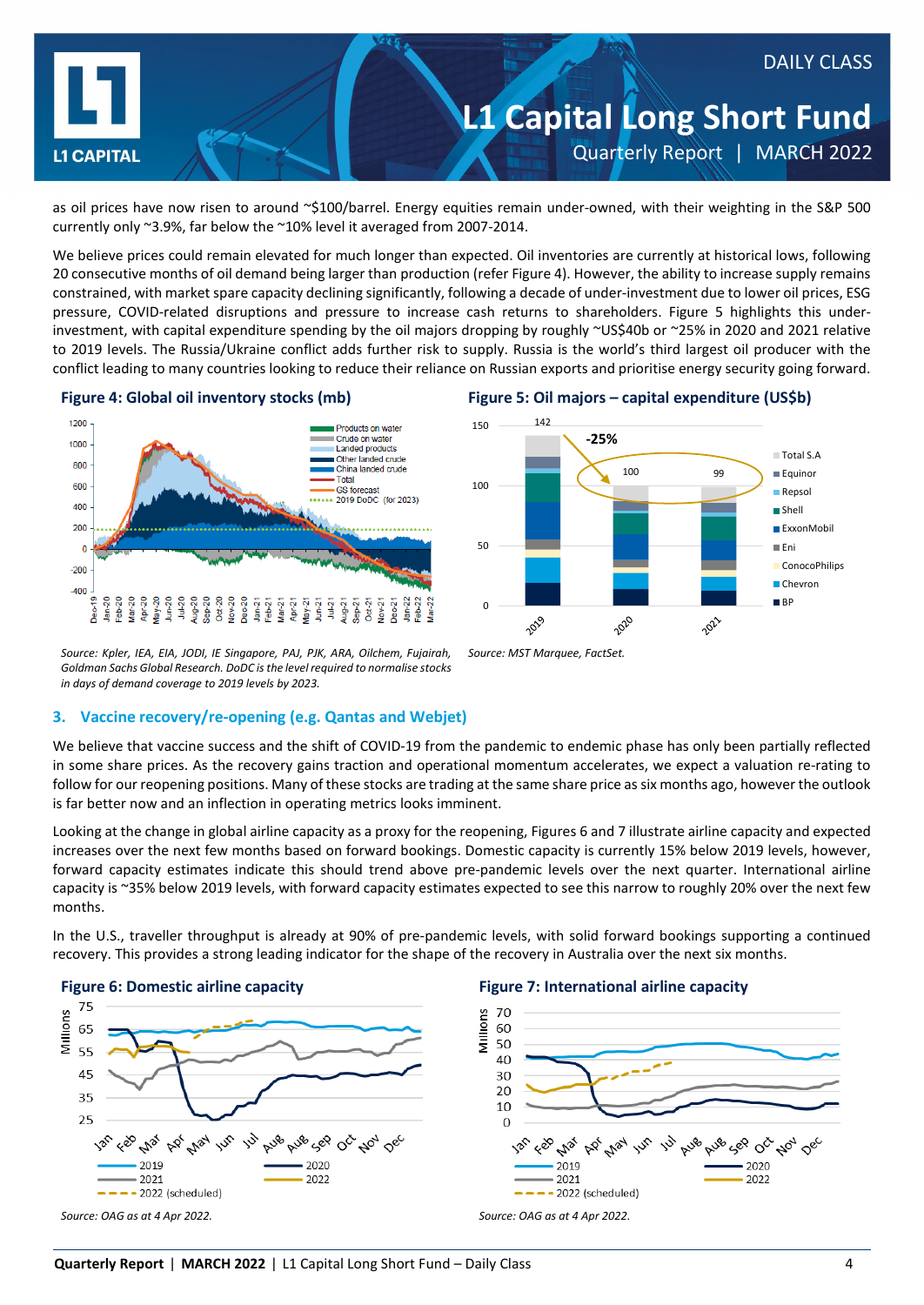

## DAILY CLASS

### **L1 Capital Long Short Fund** Quarterly Report | MARCH 2022

### **4. Global reflation (e.g. QBE and Hudbay Minerals)**

One year ago, we spoke in detail about our expectation of a large increase in inflation and that we believed inflation would be far higher and more persistent than the consensus view and would overshoot relative to central bank expectations. Figure 8 below shows how extreme this reassessment of inflation expectations has been. Consensus expectations have now quadrupled from ~2% 12 months ago (when we mentioned our expectation of much higher inflation) to close to 8% currently.

We expect the U.S. Federal Reserve (the 'Fed') to raise interest rates aggressively to counter these impacts, with the market currently forecasting 225 basis points of interest rate hikes over the remainder of the year (compared to an expectation 75-100 basis points only a few months ago).

We continue to maintain long positions in gold, commodities, financials and low P/E stocks, along with short positions in ultra-high P/E stocks, which we believe is logical from a pure valuation perspective, but also provides an effective way to hedge against persistent inflationary pressure and a central bank tightening cycle. This portfolio setting is supported by the last extended high inflationary period the market has experienced (1973-1983) where gold, commodities and value stocks dramatically outperformed (as shown in Figure 9).

From a financials perspective, we currently prefer exposure to insurance over banks. Banks will be a clear beneficiary of rising rates with net interest margins likely to benefit, however, we see some offsets from greater competition within the industry (due to the rise of mortgage brokers, non-bank lenders and 'neobanks'), increases in bad debts (from essentially a zero base today) and continued regulatory and capital scrutiny.





**Figure 8: U.S. CPI forecast (consensus) Figure 9: Asset class performance (1973-1983)**



*Source: Bloomberg as at 4 Apr 2022. Source: Datastream, STOXX, Haver Analytics, FRED, Goldman Sachs Global Investment Research.*

### **Outlook**

We expect equity markets to remain volatile due to geopolitical tensions, the ongoing fragility of global supply chains, reduction in central bank liquidity and increasing interest rates.

We see the challenge facing the Fed as particularly complex in the current environment. The Fed is one of the few central banks in the world that operates under a 'dual mandate' that targets both full employment and price stability relative to most central banks that simply target price stability. Following an unprecedented level of fiscal and monetary support, U.S. employment levels have rebounded strongly and are now back to pre-COVID-19 levels. However, in achieving this outcome, we have Fed policy settings that would be more appropriate in an economic depression, rather than for an over-heated economy facing the highest inflation levels in 40 years. The Fed now (surely) realises it is way behind the curve and had begun to lose credibility in combatting inflation.

As a result, the Fed has begun talking very tough on the measures they are planning to take to combat inflation as a means of restoring credibility and in an attempt to avoid a wages-prices spiral that would be terrible for society and markets in general. This hawkish rhetoric led to a surge in bond yields with the U.S. 10 year yield rising 80 basis points over the quarter (Figure 10).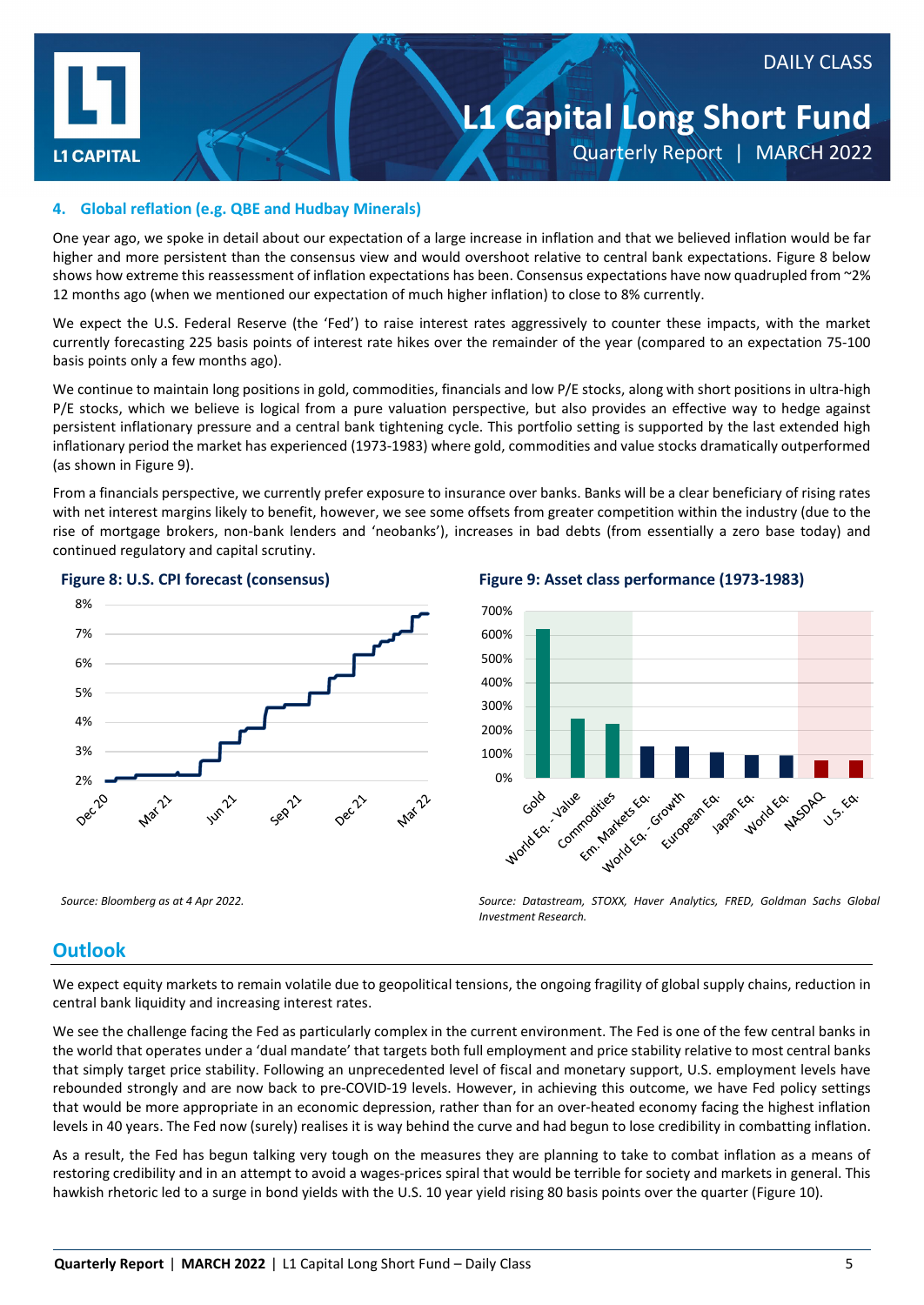

The risk for the Fed is that by falling behind the curve and now having to over-compensate with a more aggressive and sudden tightening path, they do more damage to business and consumer confidence and ultimately trigger a stagflationary period, which is essentially the worst of all economic worlds – low or negative real economic growth combined with persistently high inflation. Bond markets have reflected some of this risk, with 2-year bond yields moving above 10-year bond yields (i.e. yield curve inversion) (refer to Figure 11). Yield curve inversion has historically been viewed as a strong indicator that tighter monetary policy will slow growth, potentially leading to an economic recession. This historical relationship does not always hold true, but is an important flag for investors to do more research to assess the likelihood of going into a recession.

It may still be possible for the Fed to achieve a 'soft-landing' (i.e. moderating inflation without destroying economic growth), however, the execution risks are clearly heightened, particularly when overlaying geopolitical risks from the Russia/Ukraine conflict, ongoing supply chain disruptions, political gridlock in the U.S. and lingering COVID-19 restrictions and lockdowns in China.







*Source: Bloomberg. Source: Bloomberg.*

We believe the above factors raise the prospect of more modest index returns over the coming years, however, we continue to remain very positive about the outlook for the portfolio. Periods of heightened market volatility, while unnerving, typically present us with outstanding opportunities to generate alpha for our investors as stock prices disconnect from fundamental valuations.

Given our expectation of more muted market returns, we think bottom-up stock picking will become an even more important driver of returns for all investors going forward (making our rigorous company research even more valuable). In addition to this, we believe the portfolio's ability to adjust exposure to reflect the prevailing risk-reward of the market, to short stocks that are overvalued and to exploit insights overseas (not just in Australia) enables us to deliver attractive returns despite the more difficult market backdrop.

### **Key stock contributors for the quarter**

**Teck Resources (Long +40%)** performed well following a strong earnings quarter driven by increasing commodity prices and an acceleration in the company's copper production profile. Teck continues to progress the construction of one of the world's largest copper mines (QB2), which is expected to reach commercial production in late 2022. This comes at a time when the world continues to become short copper due to ongoing grade declines at major copper mines globally combined with medium-term demand support from expansion of the electricity grid in the developing world, along with the structural shift to electric vehicles. Teck has been a very strong performer for the portfolio and with the share price quadrupling over the past two years we decided to exit the position during the quarter.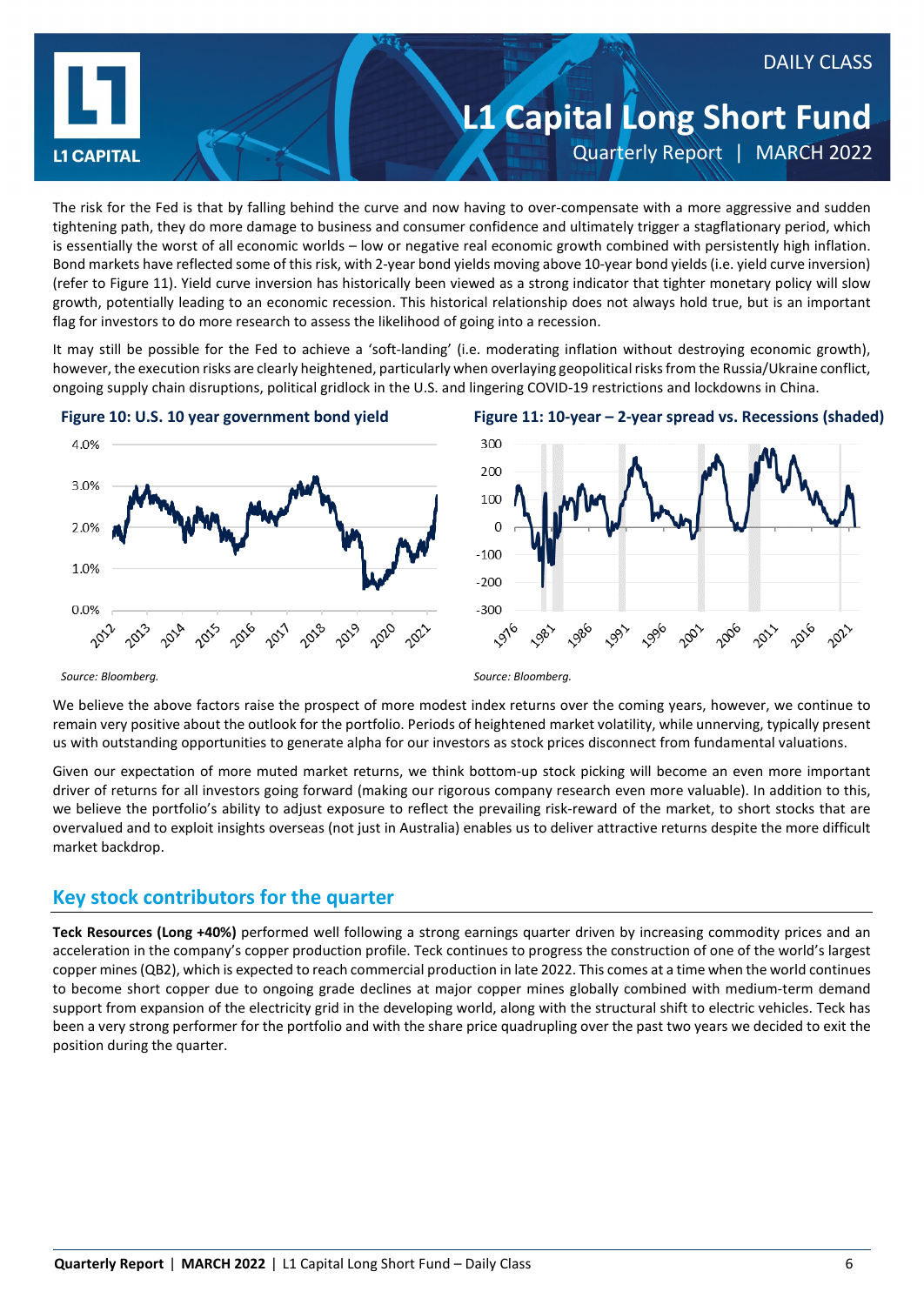



### **L1 Capital Long Short Fund** Quarterly Report | MARCH 2022

**Shopify (Short -51%)** is a Canadian software company that enables small and medium size businesses to easily manage an online shopfront. The company performed extremely well during COVID-19 as businesses moved to an online model, driving up subscriptions, and consumers shopped more online, driving up payment volumes. We began shorting Shopify in December 2021 at ~\$1,360 per share, a price which we saw as very overvalued despite some demonstrable strengths at the company. There were also growing risks of a significant slow-down in Shopify's growth in 2022 from a general economic re-opening and from the emergence of well-funded copycat platforms. Shopify, like many ultra-high P/E stocks, also de-rated as a result of higher bond yields which essentially reduce the present value of 'long duration' cashflows (that are many years or decades in the future). In February, the share price fell 28% with the company announcing disappointing revenue results and admitting that growth will be challenging in 2022 on the back of lower advertising revenue as reopening activity and stimulus dissipated. We covered our short at around US\$880 per share, locking in a ~35% profit on the short position.

**Worley (Long +21%)** shares rose during the quarter due to the continued recovery in oil prices and sentiment to the oil services sector. At its half year result, Worley also noted its backlog and headcount were starting to re-build after a COVID disrupted 2020 and 2021. With a renewed focus on energy security, oil prices above \$100/barrel and multiple years of under-investment, we believe Worley's conventional energy business should start to see tailwinds in capex spending over the next 12 months. In addition, Worley is uniquely positioned to benefit from the global energy transition and the significant industry investment that is likely to be made in hydrogen, carbon capture and renewable energy. We believe Worley is in the early stages of the pivot to 'green' energy opportunities, with the market incorrectly viewing the stock as a structurally challenged oil and gas engineering contractor.

**Santos (Long +23%)** rallied in line with the strong oil price and on the back of completing its merger with Oil Search in late 2021. We retained our interest in Oil Search, which has now converted into Santos shares post-merger. In our view, the combined business, led by the highly regarded Santos management team, is well placed to outperform. Key upside drivers include strong organic cashflow generation supported by high oil and gas prices, the potential to deliver merger synergies above guidance and catalysts from partial asset sales in both Papua New Guinea and Alaska.

**CIMIC (Long +30%)** shares rallied following a takeover offer from its majority shareholder HOCHTIEF at \$22 per share, a ~33% premium to the unaffected share price. CIMIC has a dominant market position in the delivery of large-scale infrastructure projects, with the majority of its construction work linked to government projects with favourable exposure to post-COVID-19 infrastructure spending increases. We elected to exit our position given the share price was trading in line with the offer price and we did not expect any competing bid to emerge.

**Rio Tinto** (**Long +19%)** shares performed strongly after announcing record FY21 results that were underpinned by rising prices in iron ore, aluminium and copper. Rio Tinto is structured across four main segments, namely: iron ore, aluminium, copper and minerals, with iron ore remaining its key exposure and accounting for over 60% of revenue. We continue to believe the company is undervalued, trading on an FY22 P/E of only ~7x and offering a fully-franked dividend yield close to 10%. Rio Tinto also has further tailwinds from a positive commodity price backdrop given the supply disruptions from the Russia/Ukraine conflict and the likelihood of economic stimulus from the Chinese government.

**SES (Long +18%)** shares rallied over the quarter after the company announced the receipt of a US\$170m payment from Verizon to accelerate U.S. C-band clearing (which facilitates the rollout of 5G in the U.S.). This was one of the monetisation opportunities we highlighted in our previous reports. SES also announced an agreement to acquire DRS Global Enterprise Solutions, a retailer of satellite services to the U.S. government. We think the deal has sound strategic logic and will be highly EPS accretive over time. We believe SES remains extremely undervalued due to the limited value that the market currently ascribes to the scheduled C-band spectrum payments. SES is set to receive a further ~US\$2.4b in cash payments (after tax) over the next two years, amounting to ~60% of the company's current market cap.

**Turquoise Hill (Long +80%)** is a mining company focused principally on the development of the Oyu Tolgoi copper-gold mine in southern Mongolia, which is expected to become a top tier copper producer by 2024/2025. During March, Rio Tinto, the majority shareholder in Turquoise Hill, made a C\$2.7b cash offer (C\$34.00 per share, a 32% premium on the pre-offer share price) to buy out minority shareholders, seeking full control of the operation. We have followed the Oyu Tolgoi project closely for many years as it is one of the most exciting copper developments globally, however, it has been impacted by several cost blow-outs, construction delays and disputes with the Mongolian Government. In late January, the Government of Mongolia reached an agreement with Rio Tinto and Turquoise Hill to move the project forward, resetting the relationship between the partners. We saw the agreement as a significant milestone to clear the path forward for project completion. The offer from Rio Tinto reaffirms our constructive view on Oyu Tolgoi, as well as our positive view on long-term copper demand.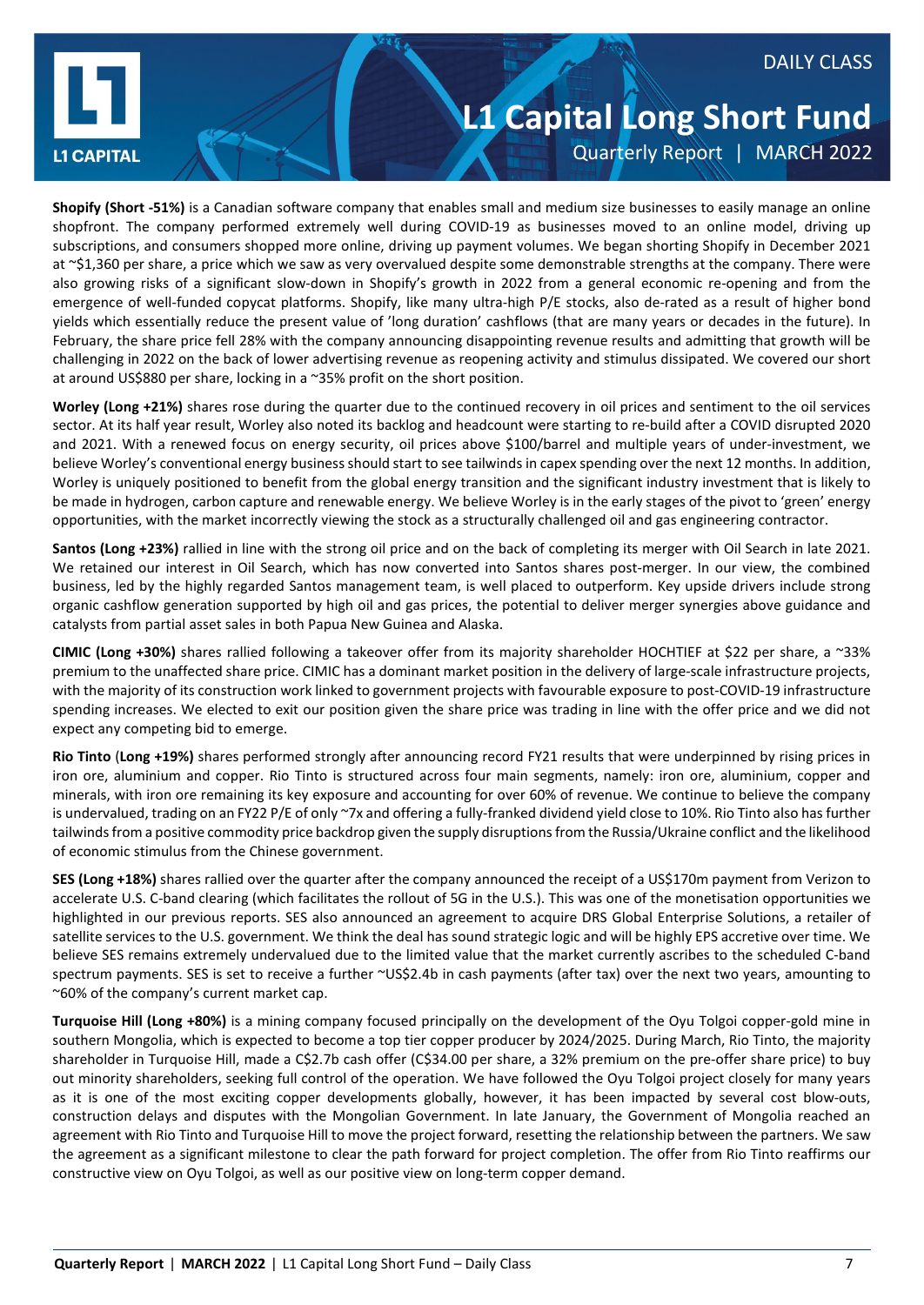

### DAILY CLASS

### **L1 Capital Long Short Fund** Quarterly Report | MARCH 2022

### **Key stock detractor for the quarter**

**Flutter (Long -24%)** shares fell after reporting U.K. and Ireland earnings below consensus expectations as well as flagging a potential £60m revenue impact from its Russia and Ukraine operations due to the current conflict. The softer performance in the U.K. and Ireland was primarily driven by adverse sports results during the final quarter and from the pro-active implementation by Flutter of safer gambling measures ahead of the U.K. gambling regulatory review (due to be released in May 2022). As the leading player in the market, we believe Flutter is taking early action to mitigate the potential impact from the review. We continue to believe clarity on the regulatory outcome will ultimately remove a key overhang on the stock.

On the U.S. sports betting and gaming side, there were numerous comments across the industry on the ramp up in competitive intensity and increase in acquisition costs for customers over the key NFL season. Flutter's U.S. operations, comprising FanDuel and FOX Bet, generated ~50% more revenue in FY21 than its nearest competitor but at half the estimated EBITDA losses (Flutter incurs temporary losses due to ramp up investment in newly opened states). The company outlined a blended U.S. customer acquisition cost ('CAC') of ~US\$291 per customer and a payback of 1.2x by the end of year 1 and reaffirmed its target to be EBITDA positive in the U.S. in 2023. This gives us confidence that despite strong competition, Flutter remains best-placed to achieve profitability ahead of competitors and will continue to consolidate its leading position in the U.S. sports betting market. Trading on only 18x consensus FY23 P/E, we think Flutter remains significantly undervalued given the decade of strong growth the company has ahead of it. We have used the recent share price fall to add to our position.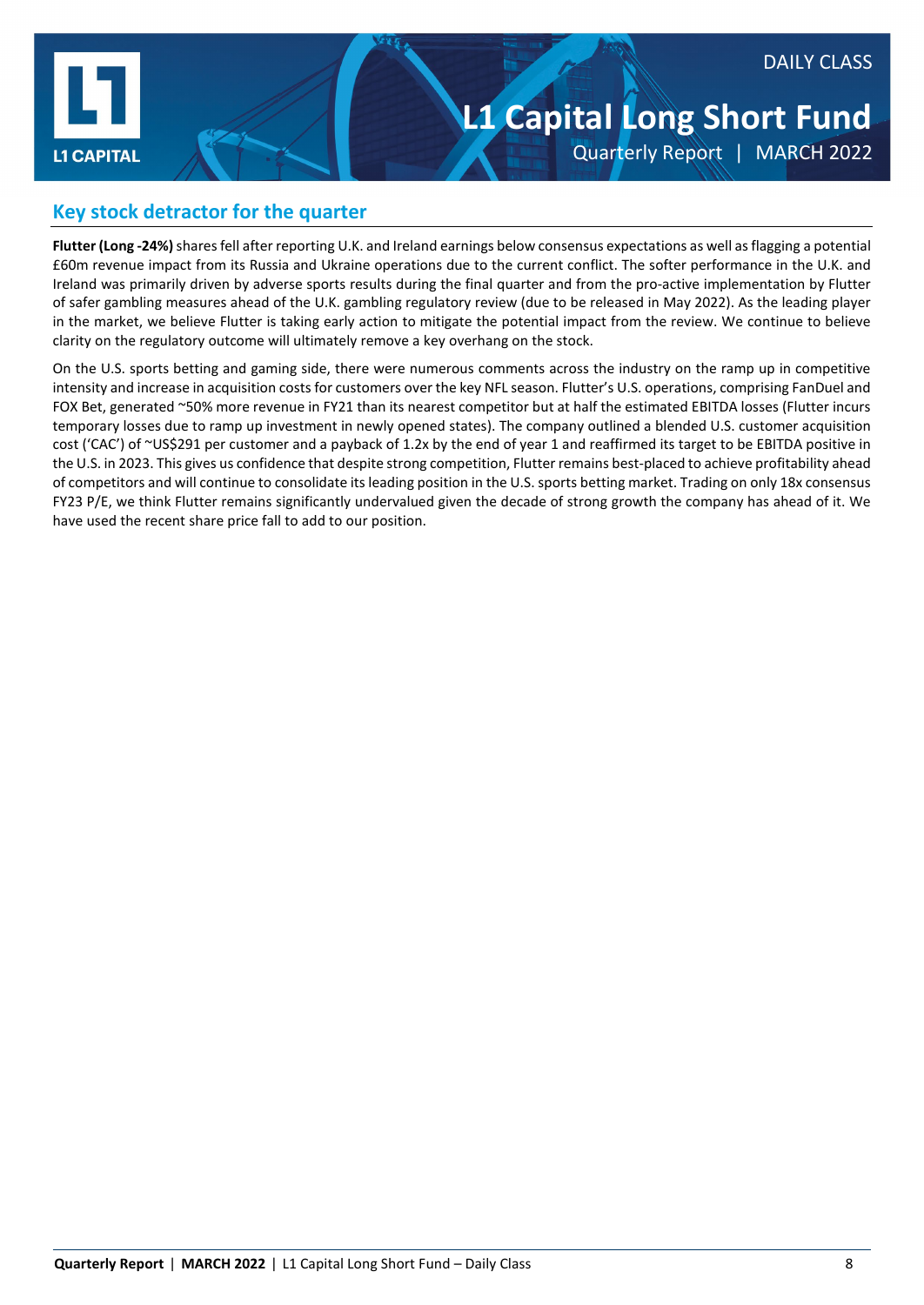

### DAILY CLASS

# **L1 Capital Long Short Fund**

Quarterly Report | MARCH 2022

### **Fund Returns (Net)5 (%)**

|      | Jan                      | Feb    | Mar     | Apr             | May    | Jun                      | Jul               | Aug                      | Sep    | Oct        | Nov    | <b>Dec</b> | Year    |
|------|--------------------------|--------|---------|-----------------|--------|--------------------------|-------------------|--------------------------|--------|------------|--------|------------|---------|
| 2014 | $\overline{\phantom{m}}$ | —      | —       | $\qquad \qquad$ |        | $\overline{\phantom{m}}$ | $\qquad \qquad -$ | $\overline{\phantom{m}}$ | (2.42) | 3.03       | 2.85   | 1.61       | 5.07    |
| 2015 | 0.59                     | 9.14   | 2.42    | 1.71            | 3.73   | (0.86)                   | 3.30              | 2.06                     | 5.51   | 8.49       | 8.11   | 4.61       | 60.52   |
| 2016 | 5.81                     | 0.59   | 5.47    | 2.46            | 2.78   | (0.89)                   | 3.22              | 3.92                     | 0.46   | $(0.18)^5$ | 0.55   | 2.13       | 29.43   |
| 2017 | 2.48                     | 1.79   | 2.83    | 1.01            | 4.14   | 1.68                     | 2.61              | 1.67                     | 1.91   | 2.50       | 0.86   | 3.50       | 30.50   |
| 2018 | 0.54                     | (0.49) | (1.68)  | 1.59            | (3.77) | (6.31)                   | 0.79              | (5.93)                   | (2.13) | (4.01)     | (2.62) | (6.07)     | (26.60) |
| 2019 | 4.33                     | 5.14   | 0.19    | 2.82            | (2.80) | 3.84                     | 1.16              | 0.41                     | 2.59   | 3.34       | 0.30   | 2.19       | 25.87   |
| 2020 | (7.83)                   | (7.11) | (23.04) | 22.93           | 10.95  | (2.21)                   | (1.96)            | 9.97                     | 0.50   | (2.64)     | 30.80  | 4.33       | 26.54   |
| 2021 | (0.14)                   | 9.06   | (0.14)  | 4.96            | 4.08   | (0.56)                   | 1.81              | 5.22                     | 4.79   | 2.29       | (7.20) | 3.56       | 30.35   |
| 2022 | 2.72                     | 6.98   | 1.45    |                 |        |                          |                   |                          |        |            |        |            | 11.48   |

| <b>Portfolio Positions</b>               | Current | Avg. Since<br>Inception |
|------------------------------------------|---------|-------------------------|
| <b>Number of total positions</b>         | 87      | 81                      |
| Number of long positions                 | 69      | 56                      |
| <b>Number of short positions</b>         | 18      | 25                      |
| <b>Number of international positions</b> | 32      | 24                      |
|                                          |         |                         |

### **Net & Gross Exposure by Region5 (%)**

| Geography            | <b>Gross Long</b> | <b>Gross Short</b> | <b>Net Exposure</b> |
|----------------------|-------------------|--------------------|---------------------|
| Australia / NZ       | 114               | 68                 | 46                  |
| <b>North America</b> | 36                | 8                  | 28                  |
| <b>Europe</b>        | 23                | 1                  | 22                  |
| Asia                 | 7                 | 0                  | 7                   |
| Total                | 180               | 77                 | 103                 |

#### **Gross Exposure as a % of Total Exposure5**



**Performance in Rising & Falling Markets<sup>5</sup> (Net)** 



#### **Sector Contribution Since Strategy Inception5 (Net)**



*5. All performance numbers are quoted net of fees. Figures may not sum exactly due to rounding. Past performance should not be taken as an indicator of future performance. Strategy performance and exposure history is for the L1 Capital Long Short Fund – Daily Class since inception on 3 Oct 2016 (being the date that the first Daily Class units were issued). Prior to this date, data is that of the L1 Capital Long Short Fund – Monthly Class since inception (1 Sep 2014) which is subject to a different fee structure.*